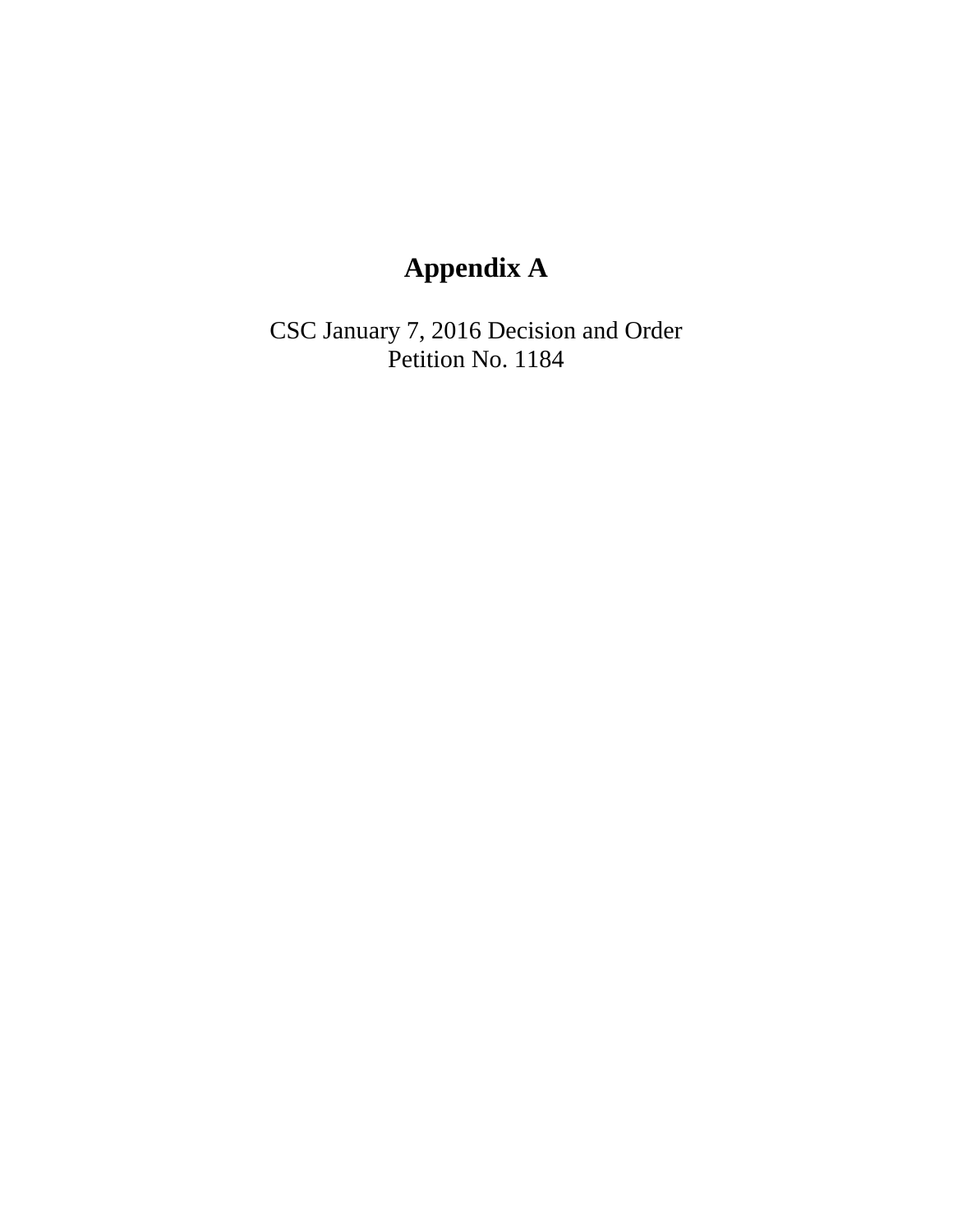| PETITION NO. 1184 - Beacon Falls Energy Park, LLC petition           |  |
|----------------------------------------------------------------------|--|
| for a declaratory ruling that no Certificate of Environmental        |  |
| Compatibility and Public Need is required for the proposed }         |  |
| construction, operation, and maintenance of a 63.3 Megawatt AC       |  |
| fuel cell facility located on Lopus Road, Beacon Falls, Connecticut. |  |

**Connecticut** 

Siting

Council

January 7, 2016

## **Decision and Order**

Pursuant to Connecticut General Statutes § 16-50k(a) and Connecticut General Statutes §4-176 and the foregoing Findings of Fact and Opinion, the Connecticut Siting Council (Council) finds that the effects associated with the construction, maintenance, and operation of a 63.3 megawatt fuel cell facility in the Town of Beacon Falls would not have a substantial adverse environmental effect, would meet all applicable U.S. Environmental Protection Agency and Connecticut Department of Energy and Environmental Protection (DEEP) Ambient Air Quality Standards and Water Quality Standards, would be in accordance with the goals of Connecticut's renewable energy policy, and therefore, would not require a Certificate of Environmental Compatibility and Public Need.

Unless otherwise approved by the Council, the facility shall be constructed, operated, and maintained substantially as specified in the Council's record in this matter, and is subject to the following conditions:

- 1. The Petitioner shall prepare a Development and Management (D&:M) Plan for the project in compliance with Sections 16-50j-60 through 16-50j-62 of the Regulations of Connecticut State Agencies. The D&M Plan shall be served on the Town of Beacon Falls for comment, and all parties and intervenors as listed in the service list, and submitted to and approved by the Council prior to the commencement of facility construction and shall include:
	- a) a final plan(s) of site development to include specifications for the fuel cell facility including infrastructure, electrical equipment, equipment compound, access and maintenance roads, utility connections, sound mitigation, stormwater control, wastewater infiltration basins, facility fencing with less than two inch mesh, and landscaping;
	- b) construction plans for site clearing, grading, sound mitigation, landscaping, water drainage, stormwater control, and erosion and sedimentation controls consistent with the 2002 Connecticut Guidelines for Soil Erosion and Sediment Control, as amended;
	- c) reduction in the amount of paved surfaces within the fuel cell compound, if feasible;
	- d) provisions for improving safety at the access drive entrance on Lopus Road;
	- e) an analysis of the proper placement of the sound mitigation barrier to reduce noise from the fuel cell facility and to reduce the potential for highway sound reflection to the Gruber Road neighborhood;
	- f) provisions for the excavation and characterization of soils within the former disposal area on the property, as identified in the Phase 1 Environmental Site Assessment report dated August 5, 2015;
	- *i)* provisions for a Eastern Hognose Snake Protection Program that includes Department of Energy and Environmental Protection recommended construction practices;
	- h) submission of correspondence from the Department of Energy and Environmental Protection, if applicable, regarding final comment on the Field Habitat Assessment Report dated August 5, 2015;
	- i) construction work hours;